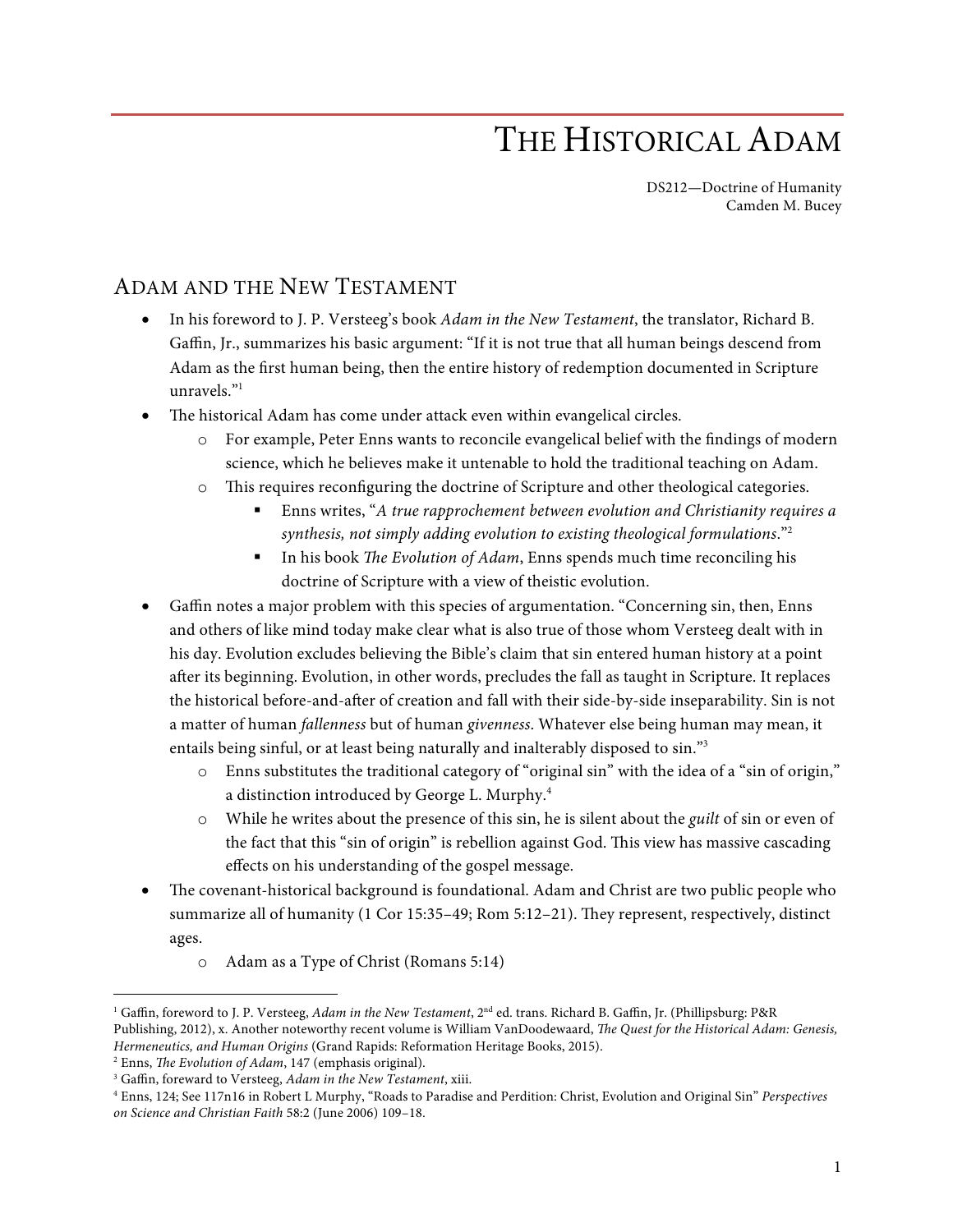- Typology is anchored in history.<sup>5</sup>
- The connection between type and antitype is determined by God's plan of redemption.
- The Old Testament type and its corresponding New Testament fact correspond to two different dispensations.
- o The One
	- § Throughout Romans 5:12–21, Paul uses the word "one" (ἑνὸς). The typological connection between Adam and Christ is focused on this word.
	- The two are not equals, however.
		- While there is a strong analogy between Adam and Christ, the redemption accomplished by the one Christ's one act of obedience far surpasses the work of the one man Adam.
		- Remember, the free gift is not like the trespass (Rom 5:15).
	- § Still, there is an important correspondence between Adam and Christ as "the one."
	- Federal Representation
		- Verses 13 and 14 emphasize an important point of federal representation.
		- In the discreet time period from Adam to Moses, the people were not under an explicit command with a clear threat of punishment.
			- o Adam had this in the garden.
			- o The law given through Moses brought this once again.
			- o Moses is the historical terminus of this time period. Adam is clearly the beginning.
	- Versteeg begins to build an important argument.
		- First, death is the punishment for sin (Rom 6:23).
		- Second, people die during the time period from Adam to Moses.
		- Third, there was no law from Adam to Moses.
		- Fourth, sins are not "counted" where there is no law.
		- *Conclusion*: People must have died as a punishment for the sin and guilt from another (the "one"), which was imputed to them. This conclusion corroborated the rest of our exegesis on the passage.
	- § Any scenario with an ahistorical Adam cannot account for Paul's language in Romans 5:12–21.
- o This leads people to reevaluate even deeper concerns.

## GENESIS: REVELATION, HISTORY, AND MYTH

- Mythical interpretations of Genesis have been around for quite a while.
	- o We may be tempted to think that these interpretations of Genesis have been contained to liberal circles or those people "out there," who also reject all manner of traditional

 <sup>5</sup> Versteeg makes use of several points from E. E. Ellis, *Paul's Use of the Old Testament* (Edinburgh-London, 1957), 127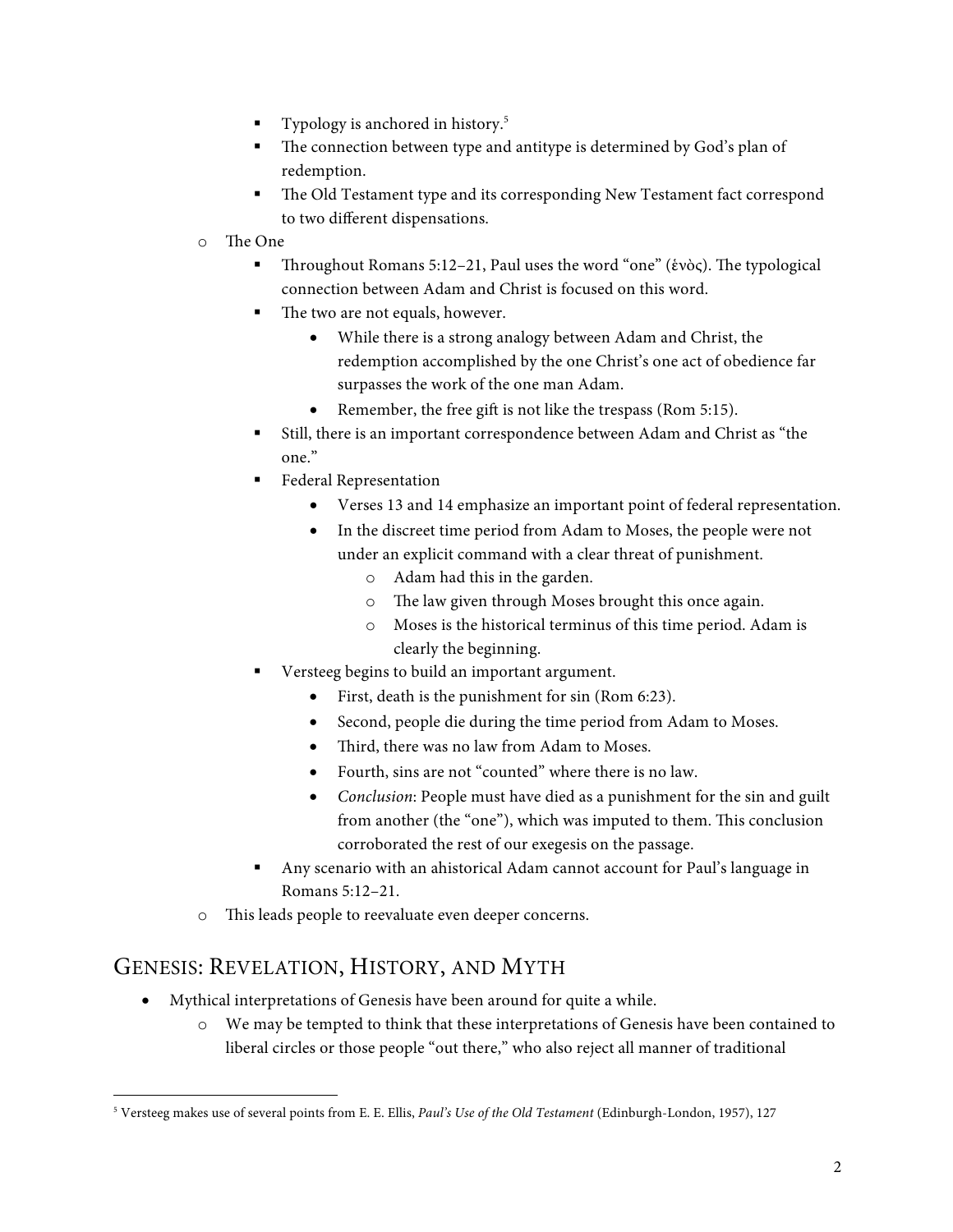doctrine. However, interpretations of Genesis as myth have influenced even conservative evangelical circles.

- o In addition to those already mentioned, Paul King Jewett, who taught at Fuller Seminary, proffered such views in his 1975 book *Man as Male and Female: A Study in Sexual Relationships from a Theological Point of View*. Jewett concluded that the apostle Paul was flat out wrong in some of his statements.
- What we believe about creation has a great effect about what we will in turn believe about redemption and consummation. Let us allow Kline and Murray to orient us around these issues.
	- o M. G. Kline
		- § Kline treats the historical character of Genesis 1–3 in his book *Kingdom Prologue*. He views the book of Genesis as containing "foundational revelation." Genesis, taken as a whole, is revelatory of the person, work, and purpose of the Creator-King. Tracing the history of God's kingdom means tracing covenant-history.
		- It is *critical* to affirm the historicity of Genesis 1–3. Yet this is not a bare version of history. It is *revelation*-history and *covenant-*history.
	- o John Murray
		- § In *Principles of Conduct*, John Murray offers a Reformed conception of how story, history, and Genesis 1–3 relate to one another.
		- § Some argue that "story" precludes something being historical. That is, it must be fictional. Murray sees this as a false dichotomy.6
		- § Murray looks at all of Scripture and notes his highly historical character.
			- Consider the great acts of redemption. They are all firmly tethered to concrete historical events.
			- By removing the historical character from the revelation of Genesis 1–3, we start to pull the thread on the historicity of all of Scripture.<sup>7</sup>
- Defining Myth
	- $\circ$  John W. Rogerson outlined four basic approaches to understanding the nature of myth.<sup>8</sup>
		- Myth as Lack of Rationality
			- Myths are prescientific and defective explanatory paradigms.
			- The *Religionsgeschichtliche Schule* (history of religions school) is a good example of this position.
			- The Creation account, the Exodus, the resurrection of Jesus, etc. are all mythical accounts. Myths are primarily fables, designed to explain origins apart from scientific categories.
		- § Myth as an Aspect of Creative Imagination

 <sup>6</sup> "That Genesis 2 and 3, for example, is story, but does not represent history, the present writer does not believe." John Murray, *Principles of Conduct*, 9.

<sup>&</sup>lt;sup>7</sup> "It is surely apparent how far-reaching must be the reconstruction of the Bible's representation respecting the history of revelation if we are to reject the historicity of the fall of Adam as the first man . . . a mythological interpretation is not compatible with the total perspective which the biblical witness furnishes." Murray, *Principles of Conduct*, 9.

<sup>8</sup> John W. Rogerson, "Slippery Words V. Myth" *The Expository Times*, 90 no 1 Oct 1978, pp. 10–14. This was reprinted in *Sacred Narrative: Readings in the Theory of Myth*.